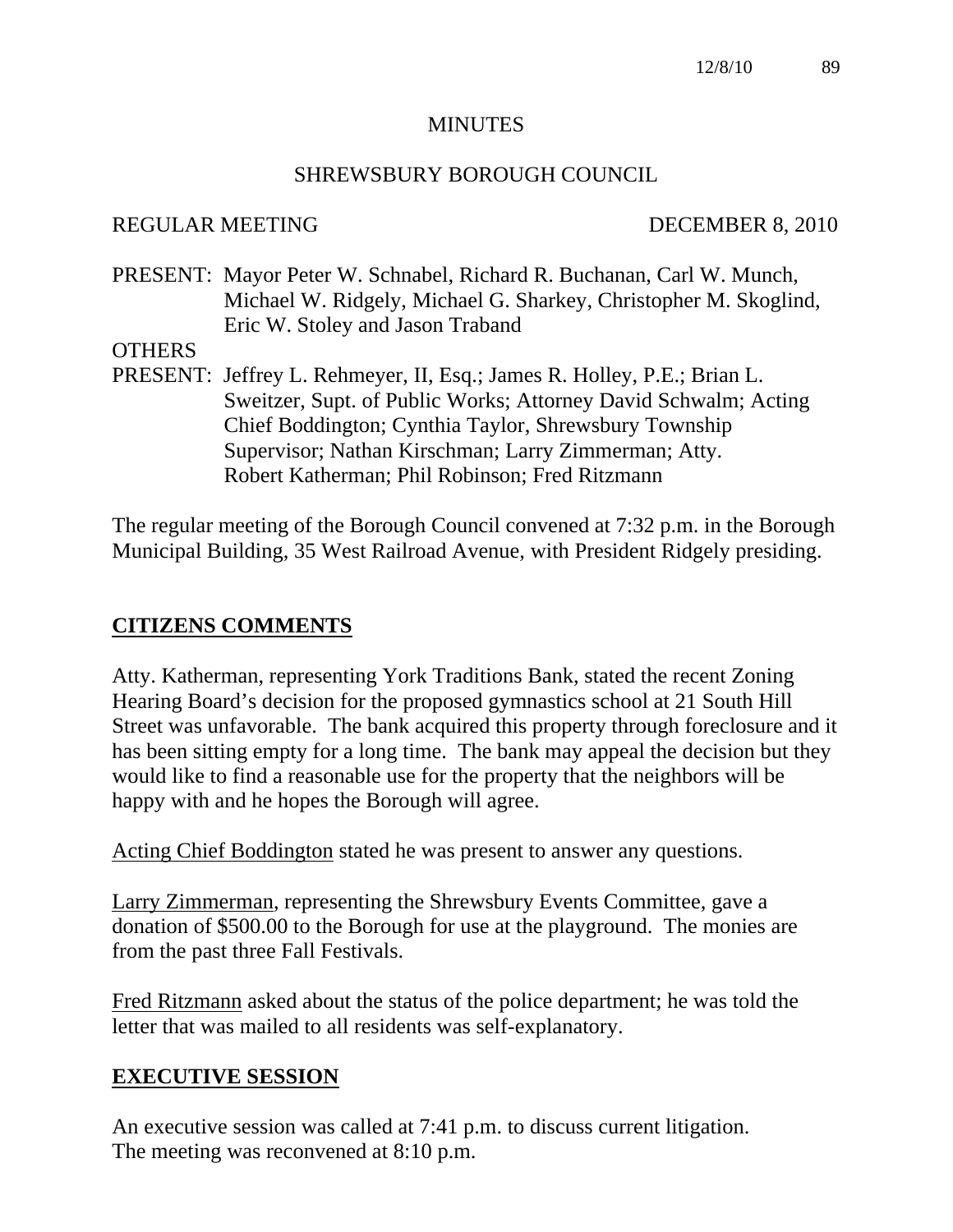# **APPROVAL OF MINUTES**

The minutes of the November 10 meeting were approved by unanimous consent.

# **APPROVAL OF EXPENDITURES AND REPORT OF ACCOUNTS**

The November expenditures and report of accounts will be approved at the January meeting.

# **BILL LIST**

The bill list for November was presented: General account: check numbers 10329 thru 10387; Water account: check numbers 4453 thru 4482; Sewer account: check numbers 4262 thru 4281; Highway Aid: check numbers 824 thru 826.

- C. Skoglind moved to approve the November bill list.
- E. Stoley seconded. The motion carried with all in favor.

## **PAYROLL REGISTER**

C. Skoglind moved to approve the November 1, 15, and 29 payroll registers. M. Sharkey seconded. The motion carried with all in favor.

# **SUBDIVISION AND LAND DEVELOPMENT BUSINESS**

#### Russell Edie, West Clearview Drive 10 lot Preliminary Subdivision Plan

James R. Holley & Assoc. recommended conditional approval of the plan subject to DEP approval of the sewer exemption module, payment of all fees, and waiver approvals. The waiver approvals are: sidewalks not being required; allowing two concrete monuments, as there are rebar markers in concrete at two corners of the Covington Ridge development; and the erosion and sedimentation plan will be approved during final plan approval. No development is going to be taking place in the near future.

E. Stoley moved to approve the three waivers which are no sidewalks will be required, two concrete monuments will be sufficient, and approval of the erosion and sedimentation plan during final plan approval.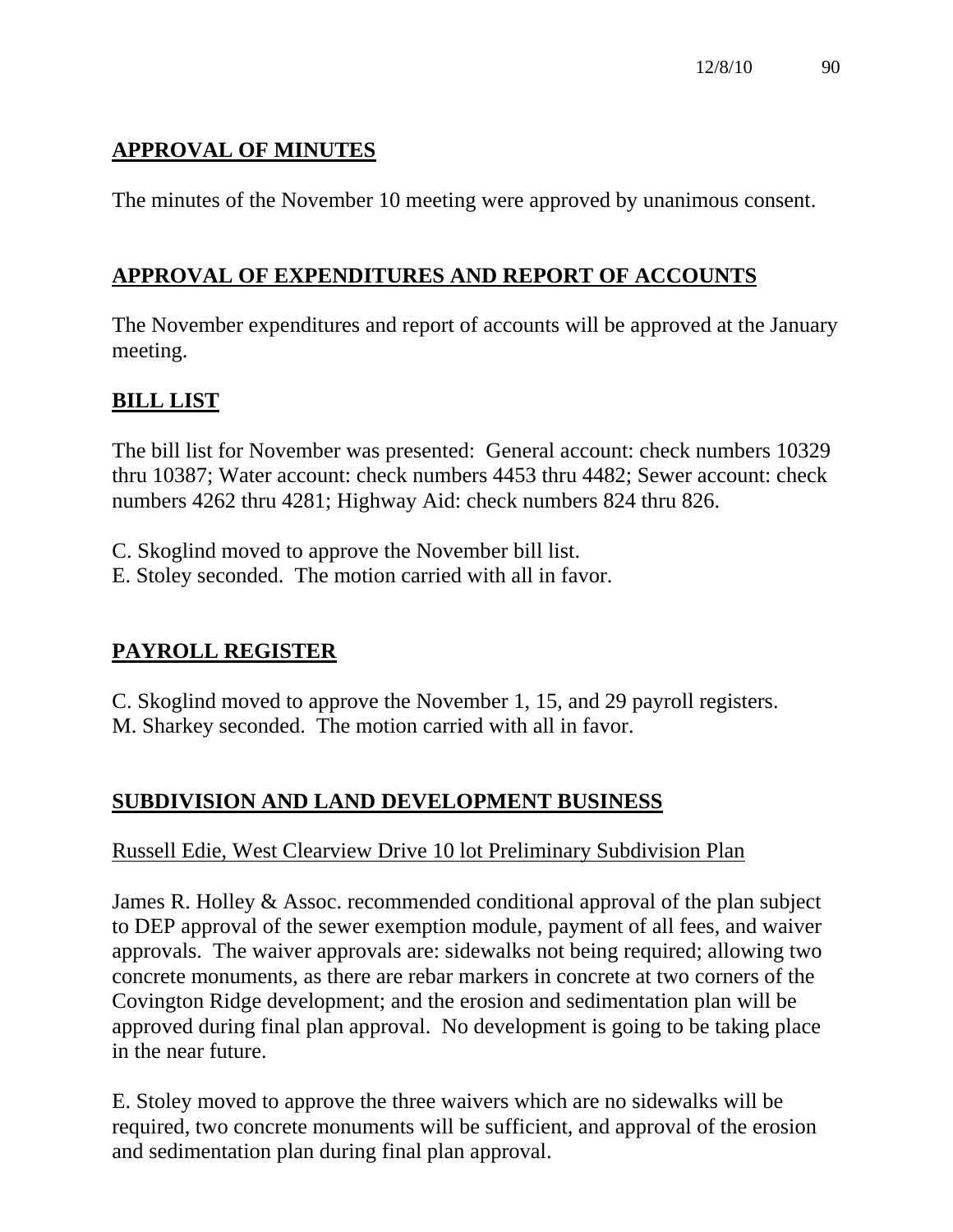C. Skoglind seconded. The motion carried with all in favor.

E. Stoley further moved to conditionally approve the preliminary subdivision plan based on DEP's approval of the sewer exemption module, payment of all fees, and a note being added as an addendum stating that the irregular shape of lot five(5) can't be used as a basis for any specific hardship in the future.

C. Skoglind seconded. The motion carried with all in favor. Phil Robinson had no objection to the addendum about lot five.

## Heathcote Glen II Time Extension Request

The developer has asked for an extension for final approval until March 9.

C. Skoglind moved to approve the request for final approval to be done by March 9.

C. Munch seconded. The motion carried with all in favor.

# **Southern Regional Police Report** – Richard R. Buchanan

October hours and calls for police service were 417 hours/66 calls for Shrewsbury Borough; 259 hours/58 calls for New Freedom Borough; 72 hours/13 calls for the school district and 177 hours/36 calls for Glen Rock Borough with 20 hours for Railroad Borough. New Freedom Borough may decide at the meeting on Monday night if they will withdraw from the Southern Regional Police and go with the Southwestern Police Department. Cynthia Taylor stated she is in favor of Shrewsbury Township becoming a member of the Southern Regional Police and she is working toward that goal. She was told it takes six to nine months to get an officer trained and on the street.

## Civil Service Representative

M. Sharkey moved to appoint Nathan Kirschman as the Borough's representative on the Civil Service Commission.

R. Buchanan seconded. The motion carried with all in favor.

## **Codes Enforcement**

**Water & Sewer** – Richard R. Buchanan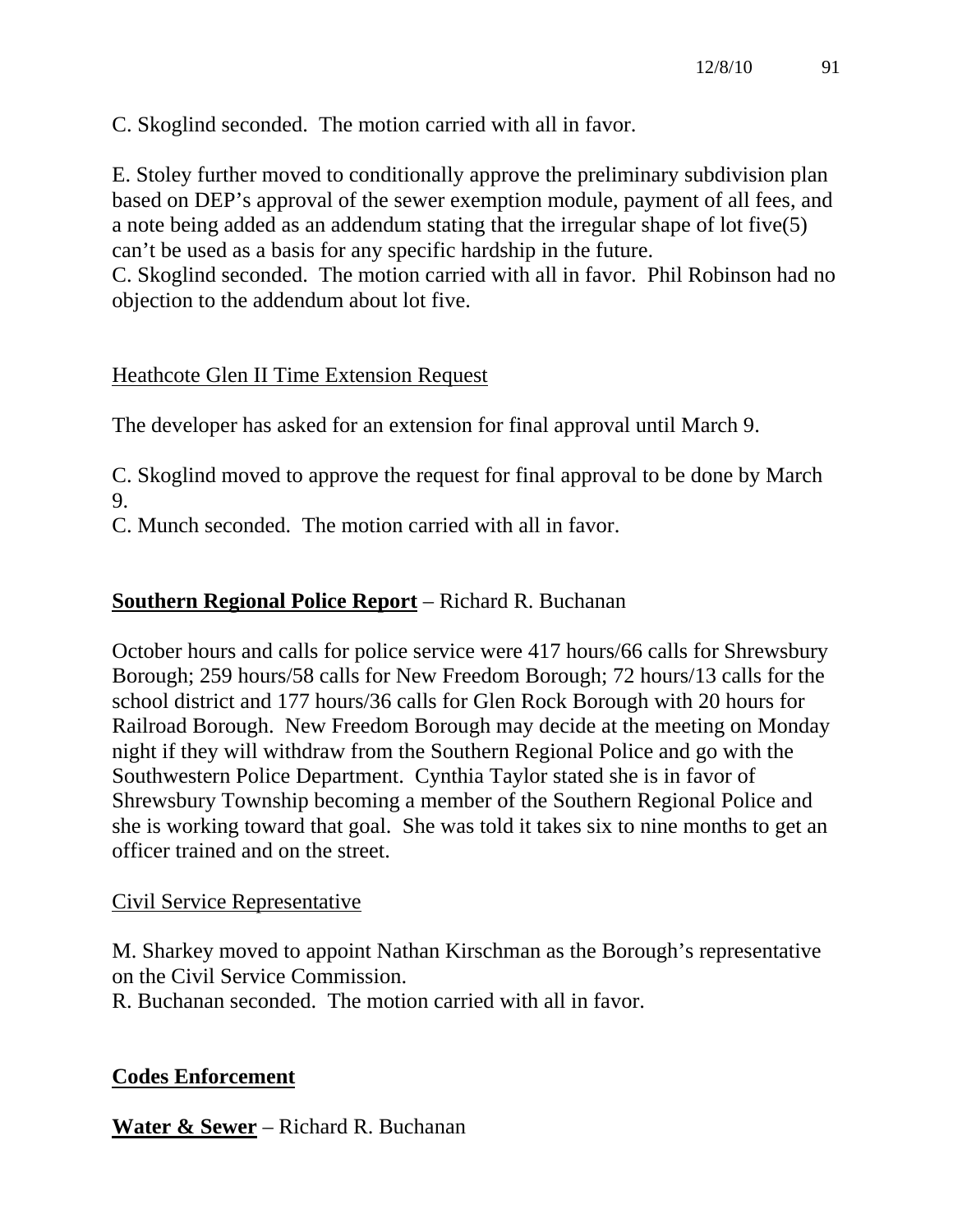## Lutheran Home Emergency Connection

B. Sweitzer met with representatives from the retirement village about a possible second water connection which would be to the dilution line in case of emergency. No connection fee will be charged.

R. Buchanan moved that a water connection (tapping fee) not be charged. C. Skoglind seconded. The motion carried with all in favor.

#### Groundwater Rule

The final permit was received in November for the Pump house. The pipe will be enlarged and the sample tap will be moved to an appropriate location. The data recorders will also be installed at all eight entry points. B. Sweitzer stated he needs a simple laptop computer to gather the information to be e-mailed to DEP.

C. Skoglind moved that a laptop computer be purchased not to exceed \$1,000.00. E. Stoley seconded. The motion carried with all in favor.

## **Public Roads & Lighting** – Eric W. Stoley

#### Intersection at North Main Street and West Clearview Drive

The neighbor to the south has experienced damage to their property on occasion due to the sharpness of the intersection. The intersection should be widened and straightened. The neighbor on the north side is willing to give up a right-of-way in exchange for curbing and sidewalk being extended along West Clearview Drive back to his garage. Eng. Holley said PennDOT would help with the permit application. The telephone pole does not need to be moved. Due to budget constraints and because at least nine roads need to be repaved, this project may not be looked at until at until two years or more.

#### Federal Requirement of Reflective Street Signs

The requirement put in place a few years ago is causing major budgetary problems for municipalities to adhere to the new reflective street signs with larger letters. E. Stoley offered to draft a letter to be sent to Congressman Platts to push to ease up on the requirements, give a longer time for compliance, or fund the signs.

## **Public Lands & Buildings and Finance** – Christopher M. Skoglind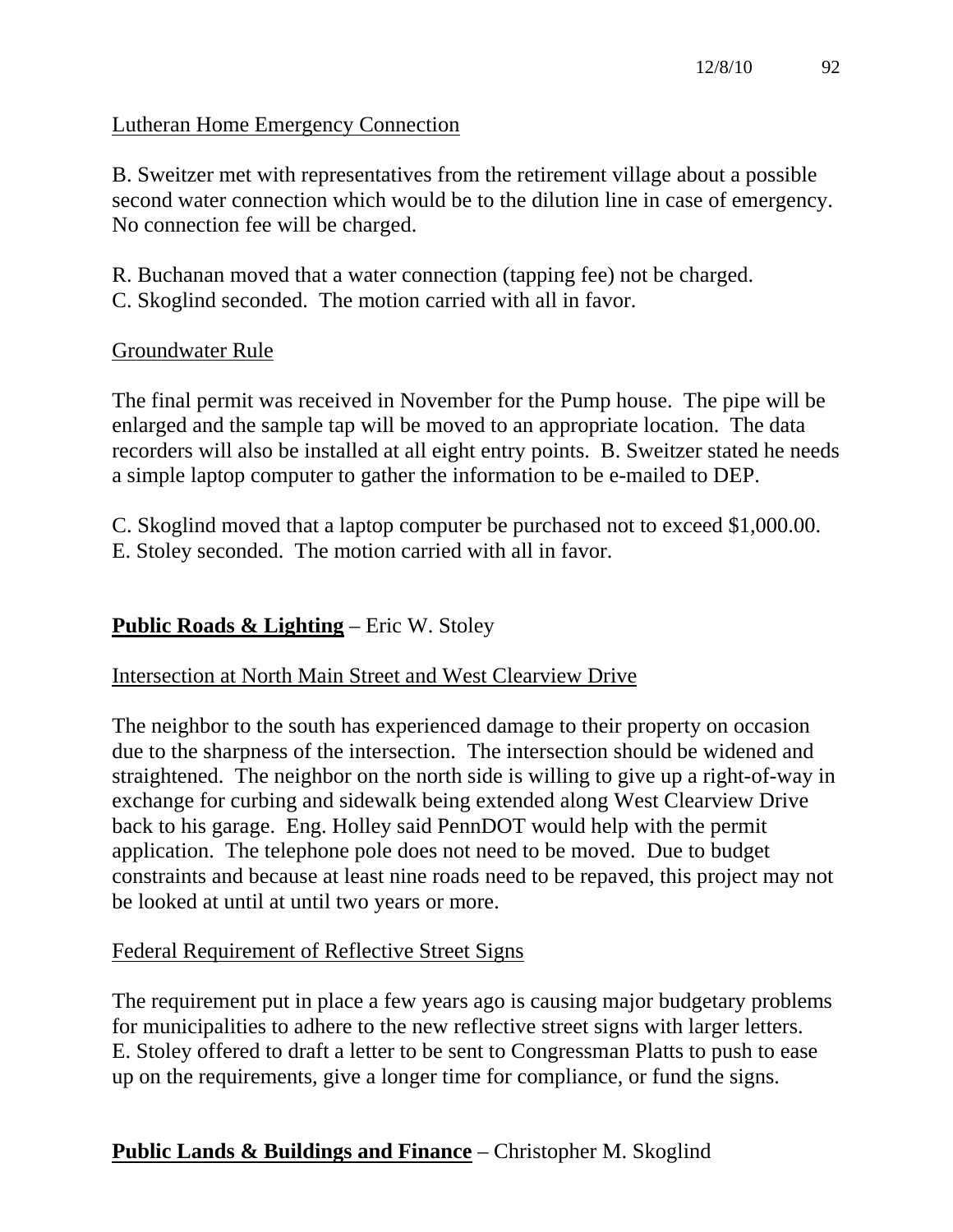## Approval of Tentative 2011 Budget

C. Skoglind moved to approve the tentative 2011 budget. E. Stoley seconded. The motion carried with all in favor. The budget calls for a slight millage rate increase from 1.5 to 1.7. Buck will work on the water rate structure after the first of the year.

#### Scout House Pole Building

The new building has been built and the Public Works Department has finished all utilities in the building.

Eng. Holley presented the final recommendation of payment in the amount of \$18,400.

M. Sharkey moved that payment be made to Shirk Pole Buildings in the amount of either \$18,220.00 or \$18,400.00 (discrepancy on the recommendation form), after clarification.

C. Skoglind seconded. The motion carried with all in favor.

A letter will be sent to Shirk Pole Buildings for the price concessions he gave. The original bid price was \$25,000.00 and he donated \$1,000.00 off the price and work was removed to be done by the Scouts to get a better price. The scouts submitted their share of the pole building in the amount of \$3,220.00.

Council thanked M. Sharkey and B. Sweitzer and the Public Works Department for their work on the project.

#### **ENGINEER'S REPORT**

#### H2O Grant

The awards should be announced next week.

#### Residential Sprinkler Systems

Starting in January, all new homes and some renovations will require the installation of sprinkler systems. Eng. Holley prepared some options for the Borough to consider. This will be discussed further next month.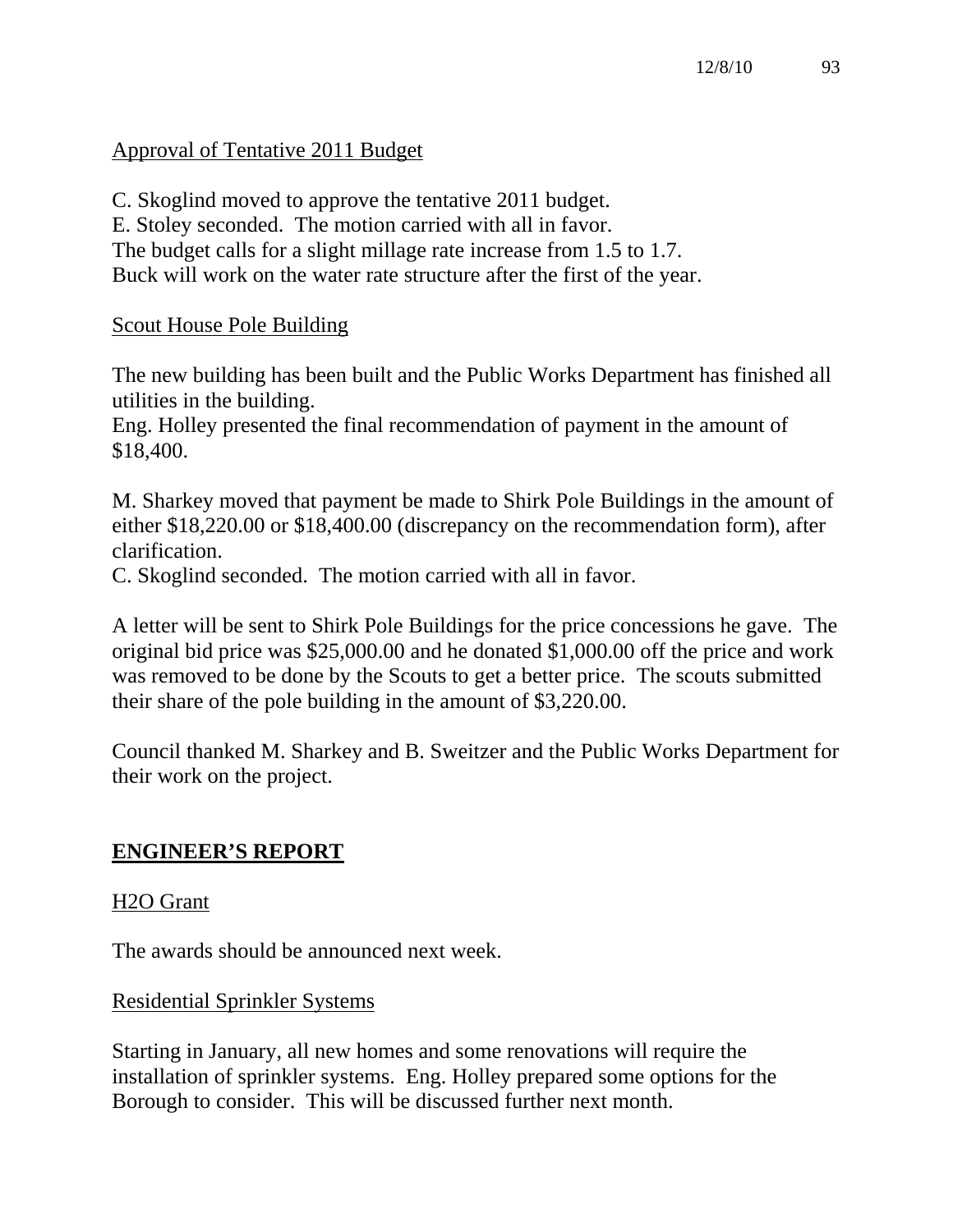# **SOLICITOR'S REPORT**

#### Eitzert Farms

The mortgage is in place and the letter of credit was returned.

#### Curfew Ordinance

Sol. Rehmeyer is asking for direction from Council on how the existing ordinance should be amended.

#### Wellhead Protection Resolution

Sol. Rehmeyer drafted a resolution establishing the Wellhead Protection Committee setting forth its purpose and membership criteria. J. Traband and R. Buchanan were asked to work on an application form for the applicant to use when applying to the Zoning Hearing Board.

#### 21 South Hill Street

The zoning hearing decision was announced on November 22 and the applicant has 30 days in which to appeal. It was suggested inviting the neighbors to an informal meeting to discuss the property as far as it sitting vacant and suggestions for restrictions for certain uses. Tuesday, January 11 at 7:00 p.m. is the tentative date if an appeal is filed by the bank.

C. Munch moved to authorize Sol. Rehmeyer to intervene on behalf of the Borough if an appeal is filed.

E. Stoley seconded. The motion carried with all in favor.

## **Public Safety, Welfare and Personnel**

#### Holiday Schedule

E. Stoley moved to give employees off a half day on December 23 and all day on December 24 and December 31.

C. Munch seconded. The motion carried with all in favor.

#### **Secretary's Report** – Cindy L. Bosley

Upcoming Training Class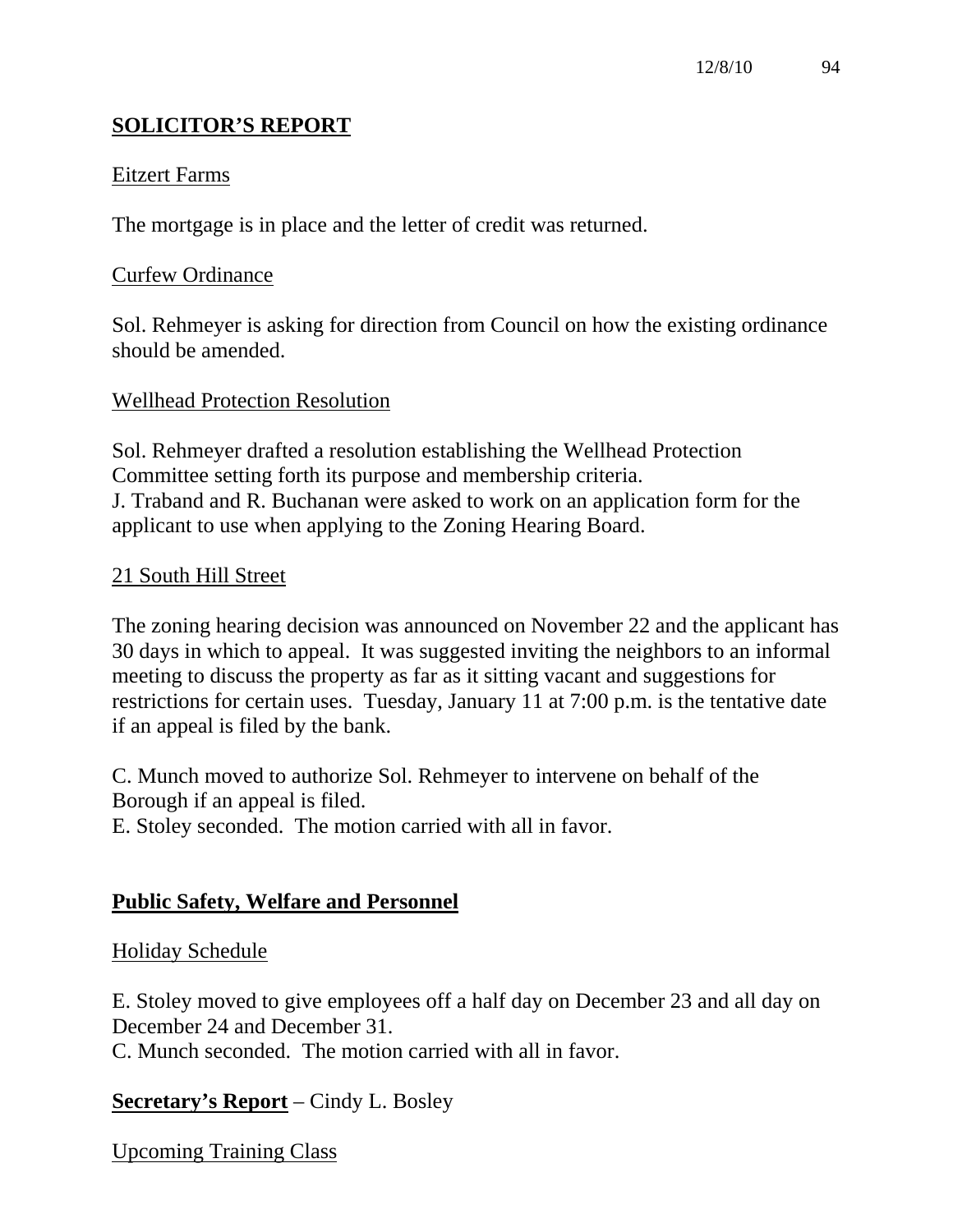Training classes sponsored by the PSAB will be held on February 5 in Harrisburg.

### Year-End Meeting

The year-end meeting is Tuesday, December 28 at 7:00 p.m.

### **York Area Tax Bureau**

## **Subdivision, Land Development and Zoning** – Eric W. Stoley

#### Annual Review of Use Certificates

E. Stoley submitted the Committee's summary of the proposed annual use certificate issue and the meeting held with the business owner group. The Zoning Officer can enter businesses now for spot inspections. It was suggested that the building be checked when a change in use occurs. After discussion regarding whether to continue with the proposal, motions were made and withdrawn to take no action on the proposed ordinance. The proposed ordinance drafted by Sol. Rehmeyer was scrapped. Discussions with the business owners will continue in order to come up with solutions to the problem and to submit recommendations.

#### **Planning Commission/Regional Planning Commission** – Eric W. Stoley

#### 30 Plank Road Special Exception

The Zoning Hearing Board will hear an application on heavy equipment rental. B. Sweitzer stated this property is in a Zone 3 of the wellhead protection area.

#### **UNFINISHED BUSINESS**

The issue control sheet was reviewed and updated.

#### **NEW BUSINESS**

## **COMMUNICATIONS**

# **ADJOURNMENT**